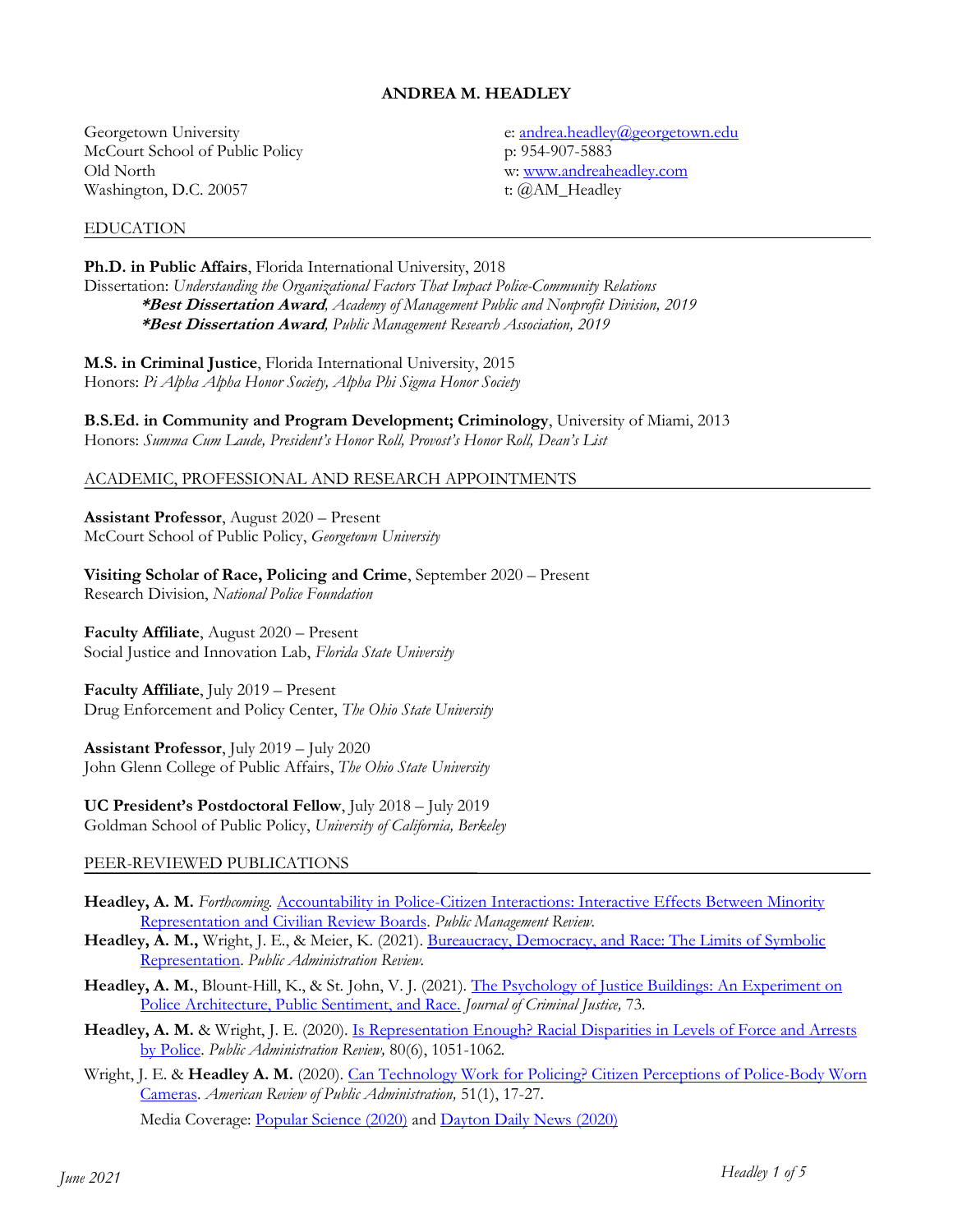Wright, J. E & Headley, A. M. (2020). [Police Use of Force Interactions: Is Race Relevant or Gender Germane?](https://journals.sagepub.com/doi/10.1177/0275074020919908) *American Review of Public Administration*, 50(8), 851-864*.*

Media Coverage: [The Medium](https://medium.com/3streams/on-july-17-2014-eric-garner-a-44-year-old-and-unarmed-black-man-told-new-york-city-police-e5fe01098a6e)

- Bishu, S. G., & **Headley, A. M.** (2020). [Equal Employment Opportunity: Women Administrators in Male-](https://doi.org/10.1111/puar.13178)[Dominated Roles.](https://doi.org/10.1111/puar.13178) *Public Administration Review*, 80(6), 1063-1074*.*
- **Headley, A. M.** & Wright, J. E. (2019). [National Police Reform Commissions: Evidence-Based Practices or](https://doi.org/10.1177/0034644619873074)  [Unfulfilled Promises?](https://doi.org/10.1177/0034644619873074) *Review of Black Political Economy*, 46(4), 277-305*.*
- **Headley, A. M.**, Guerette, R. T., & Shariati, A. (2017). [A Field Experiment of the Impact of Body Worn Cameras](https://doi.org/10.1016/j.jcrimjus.2017.10.003)  [\(BWCs\) on Police Officer Behavior and Perceptions.](https://doi.org/10.1016/j.jcrimjus.2017.10.003) *Journal of Criminal Justice, 53,* 103-109*.*  [Corrigendum](https://doi.org/10.1016/j.jcrimjus.2020.101690) (2020)

Media Coverage: [Chicago Policy Review](http://chicagopolicyreview.org/2018/12/03/how-body-cameras-may-result-in-a-more-proactive-and-community-engaged-police-force/) (2018) and [Popular Science \(2020\)](https://www.popsci.com/story/technology/police-body-cameras/)

- **Headley, A. M.**, D'Alessio, S., & Stolzenberg, L. (2017)*.* [The Effect of a Complainants Race on Dispositional](https://doi.org/10.1177/2153368717726829)  [Outcome in Police Misconduct Cases in Chicago.](https://doi.org/10.1177/2153368717726829) *Race and Justice,* 10(1), 43-61.
- **Headley, A.** & Alkadry, M. G. (2016)*.* [The Flight or Fight Response: A Look at Stand Your Ground.](https://digitalscholarship.tsu.edu/cgi/viewcontent.cgi?referer=https://scholar.google.com/scholar?hl=en&as_sdt=0%2C5&q=The+Flight+or+Fight+Response%3A+A+Look+at+Stand+Your+Ground&btnG=&httpsredir=1&article=1035&context=rbjpa) *Ralph Bunche Journal of Public Affairs, 5*(1), Article 3, 1-13.
- Goddard, T. & **Headley A.** (2015). [Community-Based Organizations and Crime Prevention.](https://www.oxfordhandbooks.com/view/10.1093/oxfordhb/9780199935383.001.0001/oxfordhb-9780199935383-e-81) *Oxford Handbooks Online in Criminology and Criminal Justice*. New York: Oxford University Press.
- **Headley, A.** & Garcia-Zamor, J. C. (2014). [The Privatization of Prisons and its Impact on Transparency and](http://citeseerx.ist.psu.edu/viewdoc/download?doi=10.1.1.685.6693&rep=rep1&type=pdf)  [Accountability in Relation to Maladministration.](http://citeseerx.ist.psu.edu/viewdoc/download?doi=10.1.1.685.6693&rep=rep1&type=pdf) *International Journal of Humanities Social Sciences and Education, 1*(8), 23-34.
- Evans, S. D., Malhotra, K. & **Headley, A. M.** (2013)[. Promoting Learning and Critical Reflexivity](https://doi.org/10.1080/10852352.2013.757986)  through an [Organizational Case Study Project.](https://doi.org/10.1080/10852352.2013.757986) *Journal of Prevention and Intervention in the Community, 41(*2*),* 105- 112.

# Revise and Resubmit

**Headley, A. M.** Identity Multiplicity and Salience: Representation on the Frontlines of Public Service.

## Under Review

**Headley, A. M.** & Baker, D. Racial Representation and its Impact on Body-Worn Camera Policies and Performance Effects.

## OTHER PUBLICATIONS

## Invited Manuscripts

Blessett, B., Dodge, J., Edmond, B. Goerdel, H. T., Gooden, S., **Headley, A. M.**, Riccucci, N., & Williams, B. (2019). [Social Equity in Public Administration: A Call to Action.](https://doi.org/10.1093/ppmgov/gvz016) *Perspectives on Public Management and Governance*, 2(4), 283-299*.*

Features: **Greatest Hits** from Perspectives on Public Management and Governance

## Peer-Reviewed Encyclopedia Entries

- **Headley, A. M.** and Blount-Hill, K. (2021). [Race and Police Misconduct Cases.](https://oxfordre.com/criminology/view/10.1093/acrefore/9780190264079.001.0001/acrefore-9780190264079-e-703) In *Oxford Research Encyclopedia of Criminology and Criminal Justice.* New York: Oxford University Press.
- Guerette, R. T. & **Headley, A.** (2016). "[Kidnapping](http://www.oxfordbibliographies.com/view/document/obo-9780195396607/obo-9780195396607-0195.xml)." In *Oxford Bibliographies in Criminology*. Ed. Beth M. Huebner. New York: Oxford University Press.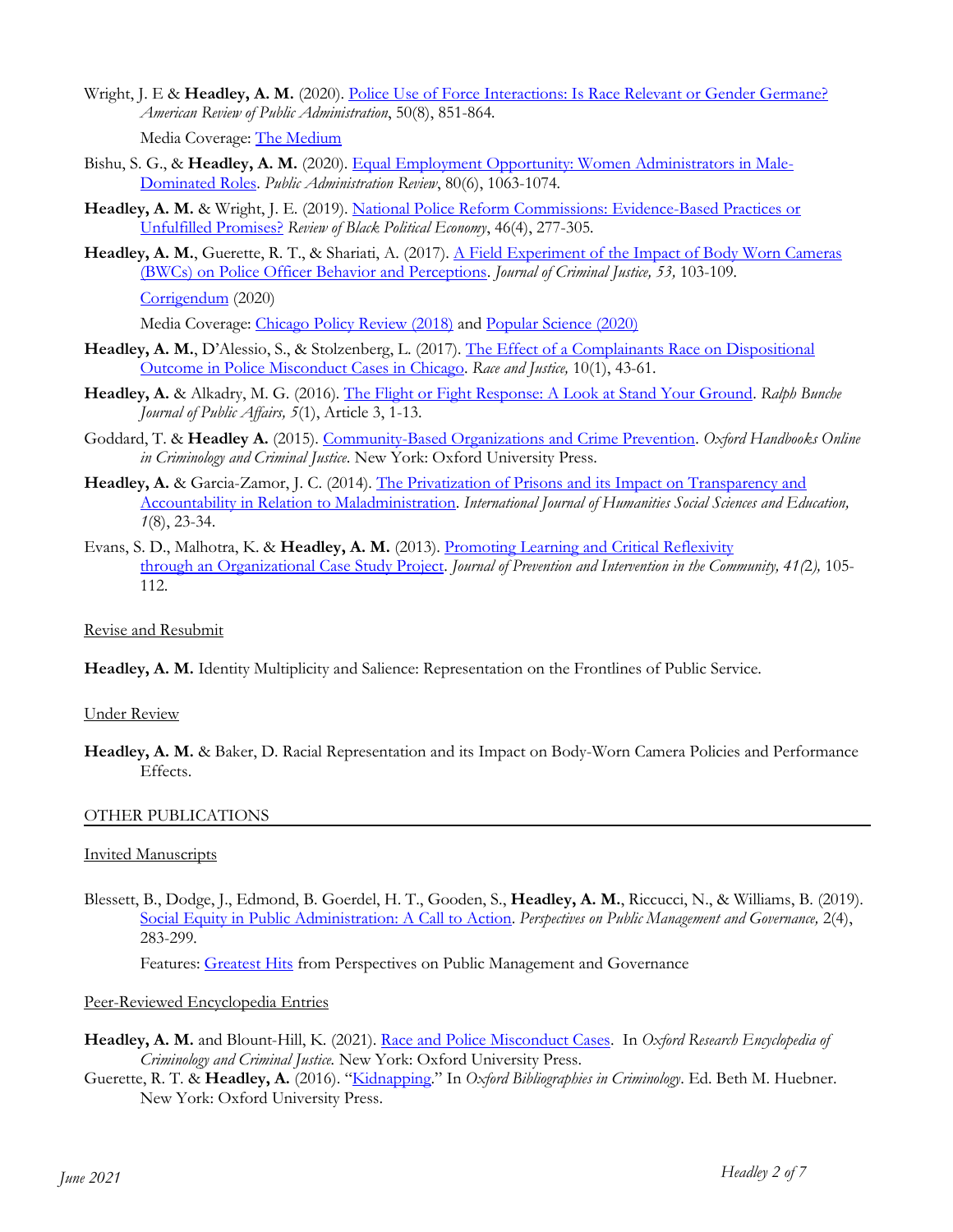## Other Book Chapters

Headley, A. M. (2020). [Race, Ethnicity and Social Equity in Policing.](https://www.academia.edu/43832858/Race_Ethnicity_and_Social_Equity_in_Policing) In Mary E. Guy and Sean McCandless (Eds). [Achieving Social Equity: From Problems to Solutions](https://www.amazon.com/Achieving-Social-Equity-Problems-Solutions/dp/1733934464) (pp. 82-91). Irvine, CA: Melvin & Leigh Publ.

### Book Reviews

- **Headley, A. M.** (2017). [Bureaucratic Race-Making and Place-Making through the Lens of Policing.](https://doi.org/10.1093/jopart/mux004) Book review of Pulled Over: How Police Stops Define Race and Citizenship by Charles R. Epp, Steven Maynard-Moody, and Donald Haider-Markel, *Journal of Public Administration Research & Theory*, *27*(3), 537-539.
- **Headley, A. M.** (2015). [Book Review of Policing and Media: Public Relations, Simulations, and Communications](https://doi.org/10.1177/1462474515602078) by M. Lee and A. McGovern, *Punishment & Society*, 18: 122-125.

### Technical Reports

- **Headley, A. M.**, Remington, C., Witkowski, K., Contreras, S., & Ganapati, N. E. (2021). Reprioritizing Responsibilities: Examining How Colliding Epidemics Impact First Responders. Report submitted to the Drug Enforcement and Policy Center, Moritz College of Law, The Ohio State University, (June 3).
- **Headley, A. M.** (2018). Summary Overview: Understanding the Organizational Factors that Impact Police-Community Relations. Report submitted to the Bureau of Justice Statistics, Office of Justice Programs, U.S. Department of Justice, (September 24).
- **Headley, A. M.**, Shariati, A., & Guerette, R. T. (2017). Evaluation of the Test Pilot Program of Body Worn Cameras within the Hallandale Beach (Florida) Police Department. Report submitted to the Hallandale Beach Police Department, (August 28).

### Non-Refereed Professional Publications

- **Headley, A. M.** (2021). Police Use of Body Cameras [What They Can and Cannot Achieve.](https://news.bloomberglaw.com/banking-law/police-use-of-body-cameras-what-they-can-and-cannot-achieve) *Bloomberg Law,* (May 11).
- **Headley, A. M.** (2020). [Racial Inequities and Police Reform.](https://mccourt.georgetown.edu/news/racial-inequities-and-police-reform/) *McCourt School of Public Policy Blog,* (June 18).
- **Headley, A. M.**, Broadus, J., Charbonneau, A., & Glaser, J. (2020). [Police Use of Force Policy Reform: What Do We](https://medium.com/3streams/what-do-we-know-about-the-impact-of-police-use-of-force-policies-a042f068125a)  [Know About the Impact of these Reforms?](https://medium.com/3streams/what-do-we-know-about-the-impact-of-police-use-of-force-policies-a042f068125a) *3Streams: The Medium Blog.*
- Headley, A. M. (2020). [Black Lives and Public Administration: Current Research and Call to Action.](https://academic.oup.com/jpart/pages/black-lives-vi) Virtual Issue, *Journal of Public Administration Research and Theory*.
- **Headley, A. M.** (2019). How Can We Improve Police-Community Relations? *The Chief of Police Magazine.* In Print. Winter, 33(4).
- **Headley, A. M.** (2018). [Public Administration at the Intersection of Silent Scholarship and Relevant Research.](https://www.maxwell.syr.edu/uploadedFiles/conferences/minnowbrook/papers/andrea-headley-public-administration-at-intersection-of-silent-scholarship-and-relevant-research.pdf) Minnowbrook Papers, Online Repository, Maxwell School at Syracuse University.
- Williams, B. W., **Headley, A. M.**, & LePere-Schloop, M. (2018). [Smith College incident is latest case of racial](https://theconversation.com/smith-college-incident-is-latest-case-of-racial-profiling-by-proxy-101156)  ['profiling by proxy'](https://theconversation.com/smith-college-incident-is-latest-case-of-racial-profiling-by-proxy-101156). *The Conversation,* (August 7).
- Williams, B. W., **Headley, A. M.**, & LePere-Schloop, M. (2018). [When Race Triggers a Call to Campus Police.](https://theconversation.com/when-race-triggers-a-call-to-campus-police-97507) *The Conversation,* (July 16).
- **Headley A. M.** (2016). "Dilemmas Faced When Contracting Out Public Services." Reprinted in J.J. Gonzalez III & R.L. Kemp (Eds.) *[Corruption and American Cities: Essays and Case Studies in Ethical Accountability](https://books.google.com/books?id=im_7DAAAQBAJ&pg=PR4&lpg=PR4&dq=.)+Corruption+and+American+Cities:+Essays+and+Case+Studies+in+Ethical+Accountability&source=bl&ots=kRJCC5nAR9&sig=BeuljwQ3FywA4LXu7dBNs8sw39w&hl=en&sa=X&ved=2ahUKEwjampPuqaXdAhUCnKwKHUW8DuoQ6AEwCHoECAkQAQ)* (p. 15-17). Jefferson, North Carolina: McFarland & Company.
- **Headley A. M.** (2014)[. Dilemmas Faced When Contracting Out Public Services.](https://patimes.org/dilemmas-faced-contracting-public-services/) *PA Times Online*, (September 12).

#### GRANTS AND SPONSORED RESEARCH

2020 **Principal Investigator** (Co-Investigators: Ganapati, N. E., Contreras, S., Remington, C. Witkowski, K.). Reprioritizing Responsibilities: Examining How Colliding Epidemics Impact First Responders. Drug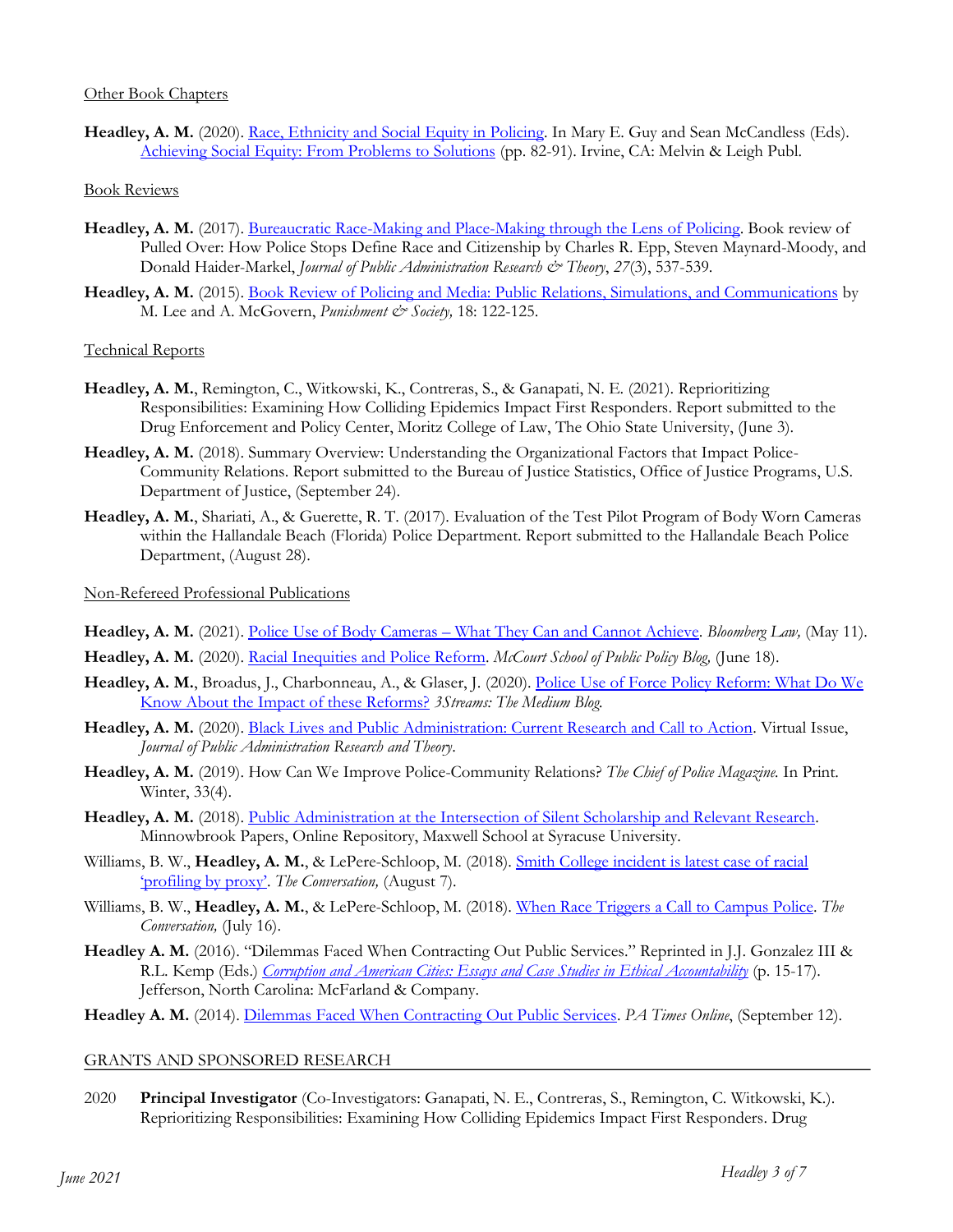Enforcement Policy Center in the Moritz College of Law at The Ohio State University, June 2020-June 2021. (\$22,000)

- 2019 **Co-Principal Investigator** (with Blount-Hill, K., St. John, V. J). Affective Architecture: Isolating the Influence of Physical Environment on Perceptual and Behavioral Attitudes toward Police. Data collected by Time-Sharing Experiments for the Social Sciences, NSF Grant 0818839, Jeremy Freese and James Druckman Principal Investigators. August 2019. (\$32,194)
- 2015 **Principal Investigator** (with Ganapati, N. E.). Understanding the Organizational Factors that Impact Policecommunity Relations. Graduate Research Fellowship Program for Criminal Justice Statistics, Bureau of Justice Statistics of the U.S. Department of Justice, November 2015-December 2018. (\$149,793)

## AWARDS, FELLOWSHIPS AND HONORS

| 2021 | University of Maryland, Consortium on Race, Gender and Ethnicity, Intersectional Qualitative Research<br>Methods Institute, Early Career Scholar                    |
|------|---------------------------------------------------------------------------------------------------------------------------------------------------------------------|
|      | Russell Sage Foundation, Proposal Development Summer Institute, Early Career Scholar                                                                                |
| 2019 | Academy of Management, Public and Nonprofit Division, 2019 Best Dissertation Award                                                                                  |
|      | Public Management Research Association, 2019 Best Dissertation Award                                                                                                |
| 2018 | Association for Public Policy Analysis and Management, 40 for 40 Fellowship for Outstanding Early<br><b>Career Research Professionals</b>                           |
|      | Florida International University, Worlds Ahead Graduate                                                                                                             |
|      | American Society for Public Administration, Chester A. Newland Presidential Citation of Merit                                                                       |
| 2017 | American Society of Criminology, Division of People of Color and Crime, Outstanding Student Award                                                                   |
|      | Broward County Business and Professional Women's Network, Award for Outstanding Accomplishment<br>and Achievement                                                   |
|      | American Society for Public Administration, Founders Fellow                                                                                                         |
|      | Association for Public Policy Analysis and Management, Equity and Inclusion Fellowship                                                                              |
|      | Midwest Political Science Association, Harrell Rodgers Graduate Student Scholarship                                                                                 |
| 2016 | Southern Regional Education Board and Alliance for Graduate Education and the Professoriate Program<br>(SREB-AGEP), Scholar                                         |
|      | American Society for Public Administration, International Young Scholars Workshop in Public Policy and<br>Administration, Best Paper Award                          |
|      | Florida International University, Steven J. Green School of International and Public Affairs, Department of<br>Criminal Justice, Graduate Academic Excellence Award |
|      | National Association for Civilian Oversight of Law Enforcement, President's Scholarship Award                                                                       |
|      | National Conference of Black Political Scientists, The Hanes Walton, Jr. Award for Quantitative<br>Methods Training at the University of Michigan                   |
|      | Academy of Criminal Justice Sciences, Student Summit Scholarship                                                                                                    |
|      | American Society for Public Administration, Section for Women in Public Administration, Student<br>Scholarship Award                                                |
| 2015 | Florida International University, Academy of Graduates for Integrative Learning Experiences (AGILE),<br>Scholar/Fellow                                              |
|      | Florida International University, College of Arts and Sciences, Award for Outstanding Service to Criminal<br>Justice                                                |
|      | Conference of Minority Public Administrators, Best Graduate Student Paper Award                                                                                     |
|      | Florida International University, Graduate University Wide Scholarship                                                                                              |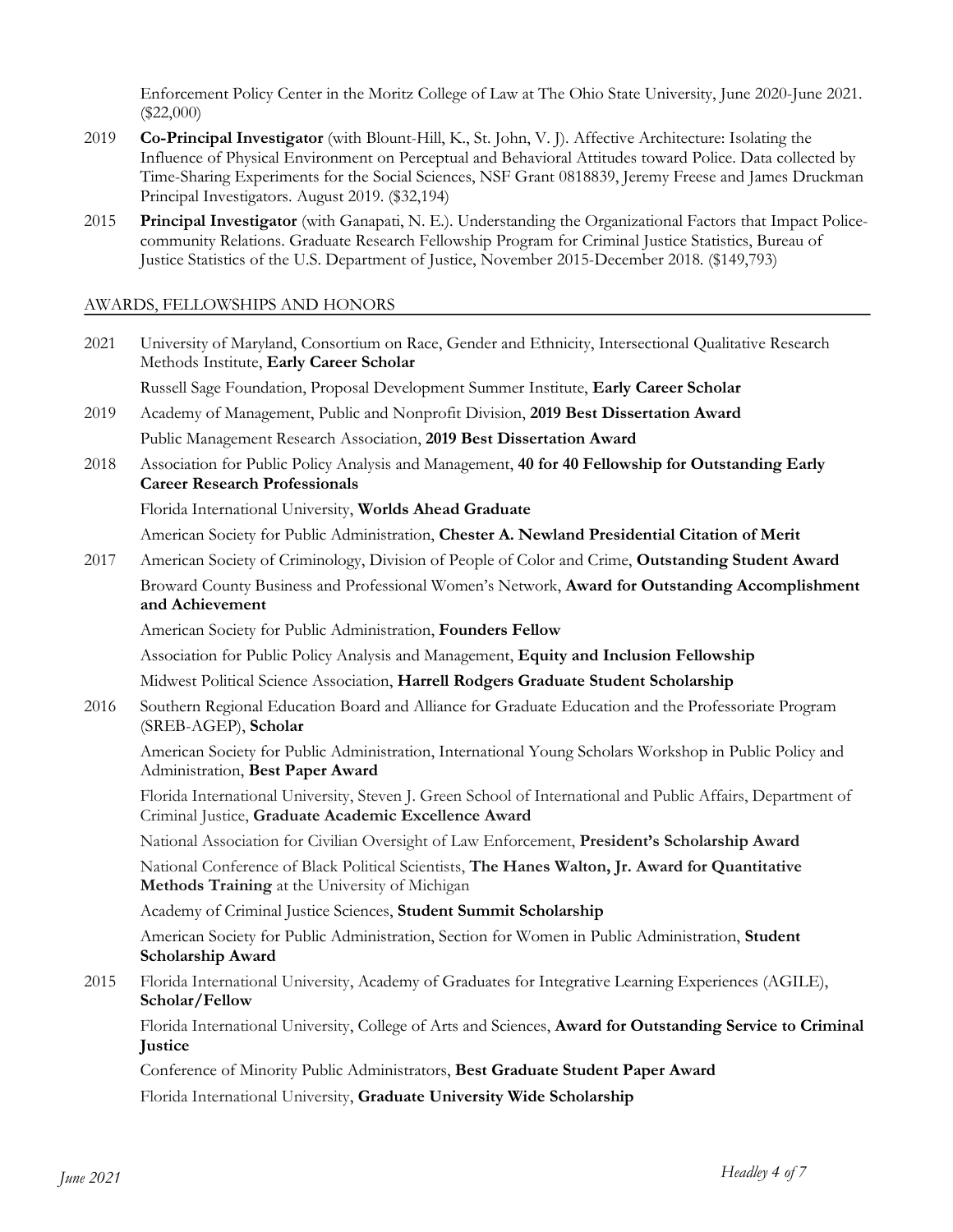American Society for Public Administration, South Florida Chapter **General Student Scholarship** National Conference of Minority Public Administrators, **Graduate Student Scholarship**

- 2014 Florida International University, Student Government Association, **Graduate Scholarship**
- 2013 Florida Education Fund, **McKnight Doctoral Fellowship** University of Miami, Department of Educational and Psychological Studies, **Highest Award for Scholarship**

### TEACHING EXPERIENCE

**Public Management**, PPOL 514, Spring 2021, Graduate, Georgetown University **Public Management**, PUBAFRS 3500, Spring 2020, Undergraduate, The Ohio State University **Administration of Criminal Justice Policy**, PUBAFFRS 5506, Fall 2019, Graduate, The Ohio State University **Criminal Justice and Public Policy**, CCJ 4497, Fall 2017, Undergraduate, Florida International University

### INVITED SPEAKING ENGAGEMENTS

| 2021 | Georgetown University's Department of Psychology                                                                                                    |
|------|-----------------------------------------------------------------------------------------------------------------------------------------------------|
|      | Georgetown University's Board of Regents                                                                                                            |
|      | University of Arizona's School of Government and Public Policy                                                                                      |
|      | Indiana University's O'Neil School of Public and Environmental Affairs                                                                              |
| 2020 | Seoul National University's Graduate School of Public Administration                                                                                |
|      | Gwynedd Mercy University's Campus Conversations                                                                                                     |
|      | American University's Department of Public Administration and Policy Speaker Series                                                                 |
|      | Academy of Management's Public and Nonprofit Division Doctoral Student Professional Development<br>Consortium                                       |
|      | Orange/Chatham Public Defender's Association                                                                                                        |
| 2019 | YWCA of Greater Cleveland, 400 Years of Inequity: A Call to Action Conference                                                                       |
|      | Goldman School of Public Policy's Police Leadership Institute                                                                                       |
|      | Goldman School of Public Policy's Public Management and Policy Implementation Course                                                                |
|      | The Ohio State University's Drug Enforcement Policy Center                                                                                          |
| 2018 | University of California Berkeley's Goldman School of Public Policy Research Seminar Series                                                         |
|      | U.S. Department of Justice's Bureau of Justice Statistics, Office of Justice Programs                                                               |
|      | Florida Education Fund's McKnight Doctoral Fellows Annual Meeting                                                                                   |
|      | University of California Berkeley's Goldman School of Public Policy Dean-Student Town Hall                                                          |
|      | 50th Anniversary of the Kerner Commission Report National Conference                                                                                |
|      | Minnowbrook 50th Anniversary Conference: Rethinking the Administrative State                                                                        |
|      | Center for Evidence-Based Crime Policy (CEBCP)'s Symposium on Evidence-Based Crime Policy                                                           |
|      | George Mason University and the Scottish Institute for Policing Research's International Graduate Summer<br>School for Policing Scholarship         |
|      | Kettering Foundation's Exploratory Learning Exchange on Citizens Leading Public Deliberation and<br>Complimentary Acting to Create Safe Communities |
| 2017 | College Transition Program at the Everglades Correctional Institution                                                                               |
|      | Indiana University, Bloomington's School of Public and Environmental Affairs' Governance and<br>Management Speaker Series                           |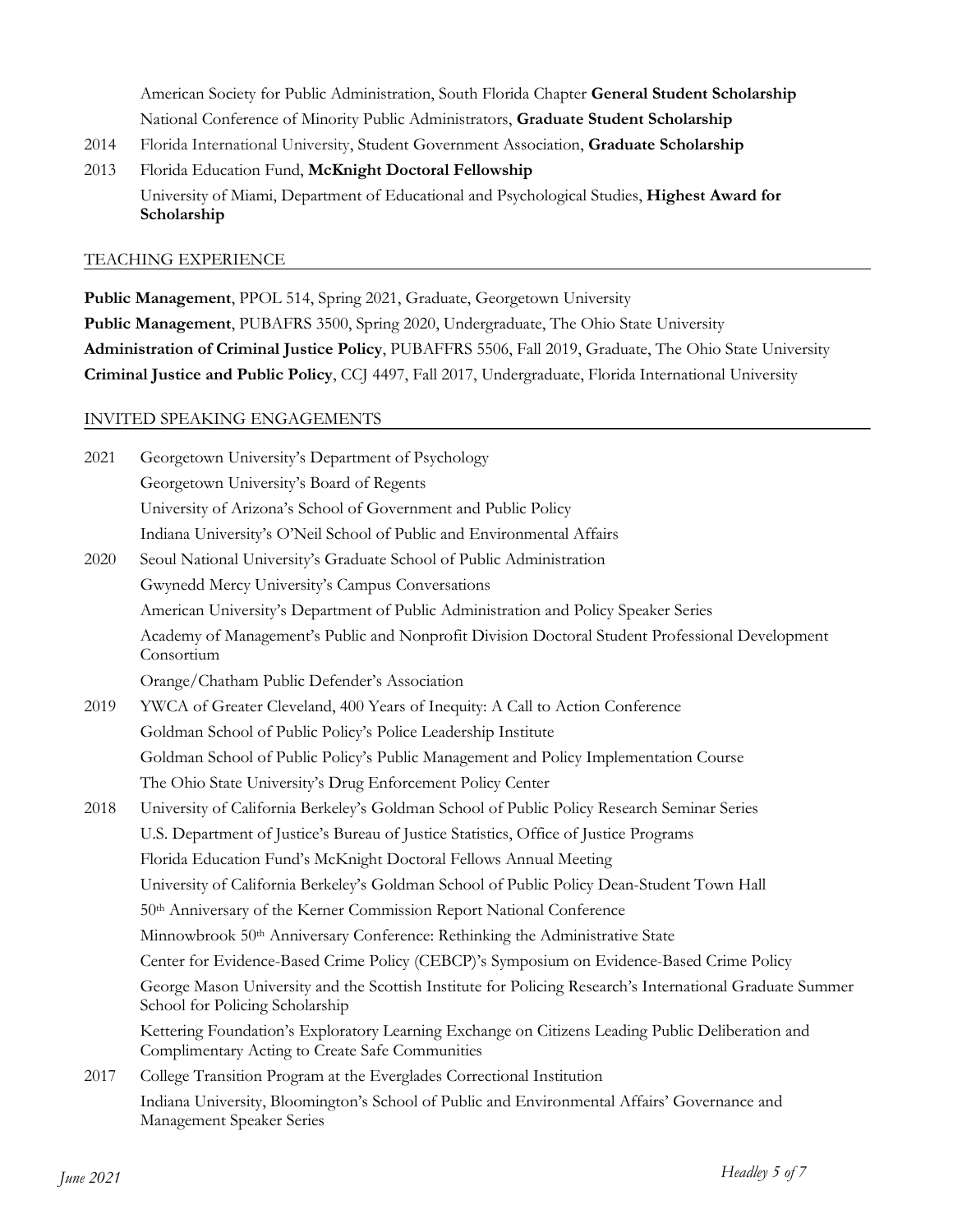American University's Metropolitan Policy Center's Urban Speaker Series

2016 Rutgers University-Camden's Organizational Behavior Course National Association of Black Journalist/National Association of Hispanic Journalist Convention

### SELECT CONFERENCE PRESENTATIONS

| 2021                   | Public Management Research Conference                           |
|------------------------|-----------------------------------------------------------------|
| 2020                   | Association for Public Policy Analysis and Management           |
| 2020                   | National Economic Association                                   |
| 2019, 2017             | Public Management Research Conference                           |
| 2019, 2015             | Social Equity Leadership Conference                             |
| 2019                   | Mini-conference on Public Management and Equity                 |
| 2019, 2015             | Urban Affairs Association                                       |
| 2019, 2017, 2016, 2015 | American Society of Criminology                                 |
| 2018, 2017, 2016, 2015 | American Society for Public Administration                      |
| 2018, 2017             | Midwest Political Science Association                           |
| 2018, 2017, 2016, 2015 | Academy of Criminal Justice Sciences                            |
| 2017                   | Network of Schools of Public Policy, Affairs and Administration |
| 2016, 2014             | Southeastern Conference for Public Administration               |
| 2016                   | Mini-conference on Policing and Race                            |
| 2015                   | Conference of Minority Public Administrators                    |
| 2014                   | Public Administration Theory Network                            |

#### SERVICE EXPERIENCE

#### Service to the Profession

- **Editorial Board Member**: *Journal of Behavioral Public Administration* (since August 2020), *Police Practice and Research* (since October 2020)*, Public Administration Review* (since January 2021), *Journal of Criminal Justice* (since February 2021)
- **Ad-hoc Reviewer**: *Journal of Public Administration Research & Theory*, *Public Administration Review, Public Management Review, Journal of Behavioral and Public Administration, Public Integrity, Urban Affairs Review, Criminology & Public Policy, Justice Quarterly*, *Race and Justice, Journal of Criminal Justice, Police Quarterly, Policing: An International Journal, Journal of Experimental Criminology*

**Advisory Board Member**, Consortium of Race and Gender Scholars, May 2021-Present

- **Reviewer for Conference Proposals**, Management Track, Association for Public Policy Analysis and Management, April-May 2020
- **Dissertation Award Committee Reviewer**, Public and Nonprofit Division, Academy of Management, February-April 2020
- **Reviewer for Conference Proposals**, Public Management Research Conference, November 2019-January 2020
- **Peer Reviewer**, Graduate Research Fellowship Grant Applications, Bureau of Justice Statistics, U.S. Department of Justice, May-June 2019
- **Reviewer**, Founders Fellow Selection Committee, American Society for Public Administration, November 2018
- **Student Representative**, American Society for Public Administration, National Council, March 2017-March 2018 and South Florida Chapter, July 2016-July 2017